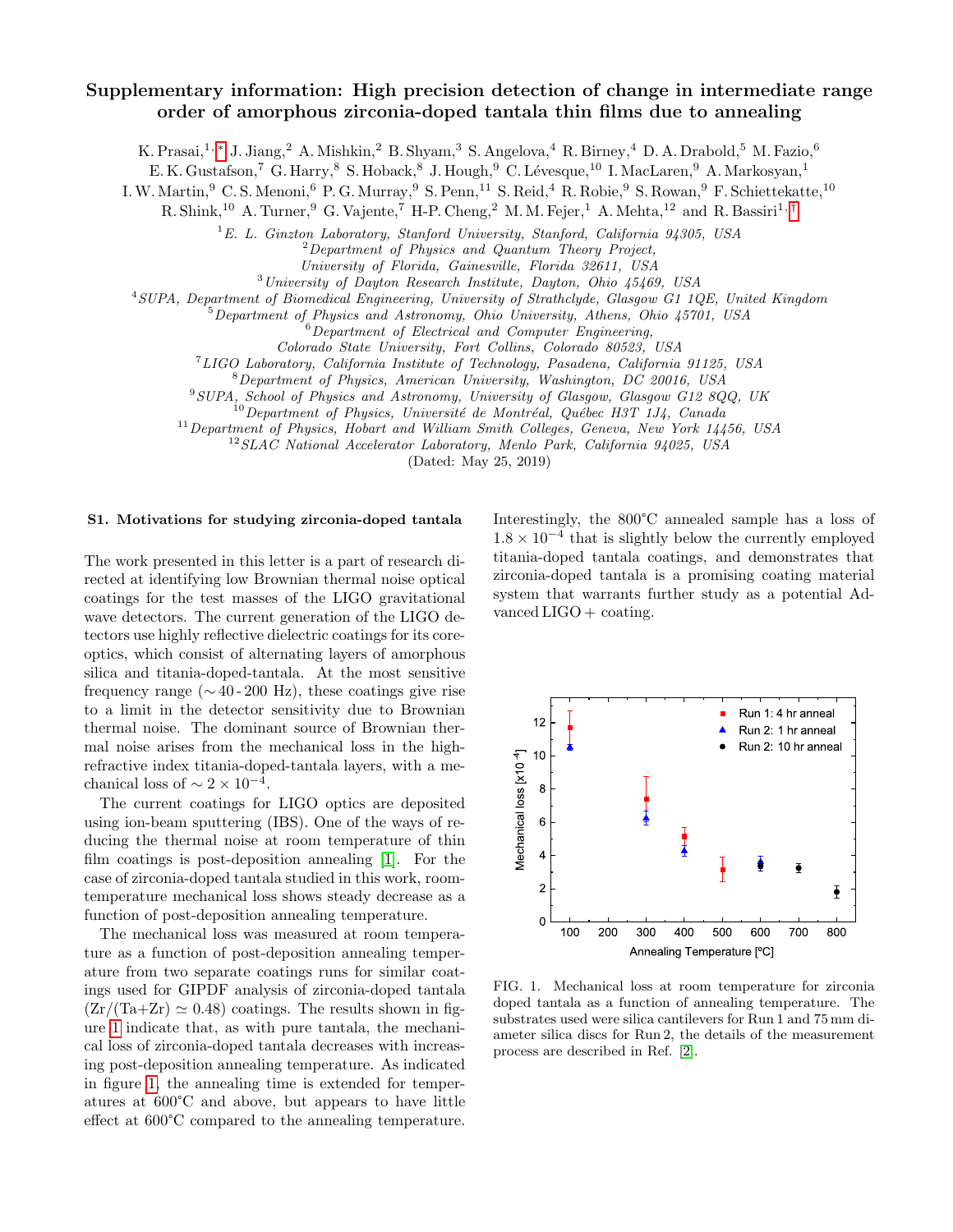#### S2. Density and composition of samples

We measured the composition, density and thickness of two of the four samples used in GIPDF measurements. Those two samples are as-deposited and 800°C annealed. The composition was determined using Rutherford Backscattering Spectrometry (RBS) [\[3\]](#page-5-4) analysis where the samples were exposed to a beam of  $\alpha$  particles at an energy of 2.9 MeV at normal incidence and the back-scattered particles were detected at 170°. Atomic concentrations were determined by fitting a simulated spectra to the measured spectra. The best fit was obtained at the concentrations given in table [I.](#page-1-0)

<span id="page-1-0"></span>TABLE I. Composition measurements using RBS

|          | Atomic Concentration (%) |                  |  |
|----------|--------------------------|------------------|--|
| Element  | As deposited             | 800°C annealed   |  |
| Ta.      | $16.00 \pm 0.15$         | $15.50 \pm 0.15$ |  |
| Zr       | $14.8 \pm 0.3$           | $14.8 \pm 0.3$   |  |
| $\Omega$ | $66.4 \pm 1.5$           | $67.0 \pm 1.5$   |  |
| Аr       | $2.8 \pm 0.4$            | $2.7 + 0.4$      |  |

Areal densities of the samples were also obtained from RBS to be  $4370\pm90 \times 10^{15}$  atoms/cm<sup>2</sup> for both asdeposited and 800°C annealed samples. The thicknesses of the samples were measured, using combinations of stylus profilometry and ellipsometry [\[4,](#page-5-5) [5\]](#page-5-6) measurements, to be 589±4 nm and 587±10 nm for as-deposited and 800°C annealed samples respectively. Thickness measurements, combined with areal density and composition measurements from RBS, enabled us to calculate mass densities of the samples to be  $6.53\pm0.15$  gm/cm<sup>3</sup> for as-deposited sample and  $6.53\pm0.18$  gm/cm<sup>3</sup> for  $800^{\circ}$ C sample.

Following these measurements, we used a stoichiometric ratio of 15:67.5:15 for Ta, O and Zr respectively for all our models. We have not included Ar atoms in our models because the x-ray scattering signature of ∼2.5% Ar is low (see figure [2\)](#page-1-1) and because our separate DFT based calculations (not shown here) indicate that Ar atoms have a negligible effect on the structure of the material itself. We used a density of  $6.53 \text{ gm/cm}^3$  for our models, but we did take into account a mass of 2.5% Ar to obtain the effective box-size for our models. After considering the mass of Ar atoms, the effective density in our models is  $6.41 \text{ gm/cm}^3$ . The size of our models is chosen to enable computation of  $G(r)$  up to 15 Å which is the distance up to which measured GIPDF shows some degree of IRO. With all of these considerations in place, our final models have 400 Ta, 1800 O and 400 Zr in a cubic box of dimension  $32.92 \text{ Å}.$ 

2



<span id="page-1-1"></span>FIG. 2. The x-ray structure factors,  $S(q)$ , computed from the models. The red curve is from a model which has Ta, O, Zr and Ar atoms in the ratio 15:67.5:15:2.5. The black curve represents when the Ar atoms were removed from the model.

#### S3. Integrated modeling approach

The modeling scheme that is used to obtain the atomic models presented in this work seeks to use all a priori information about the samples in order to generate realistic structural solutions. In this case, the set of a priori information consisted of density-functional-theory-based atomic models, a classical two-body force field, density and composition measurements on thin films, and the GIPDF  $S(q)$  data. These data are used to guide an RMC-based high-throughput modeling routine. In order to have the correct atomic ratio and supercell size in our models, we measured the composition and density in our samples using Rutherford Back-scattering Spectrometry (RBS) and used the results to constrain the composition and density of the models (see [\[6\]](#page-5-7)). The measured PDFs show some structure up to a distance of  $\sim$  15 Å and accordingly the supercell size of the model is chosen to be able to compute  $G(r)$  up to 15 Å. Using the composition and density from the RBS measurements, we generated starting configurations of zirconia-doped tantala by employing melt-quench molecular dynamics (MD) simulations where we used two-body empirical potentials from [\[7,](#page-5-8) [8\]](#page-5-9).

The flowchart in figure  $3(a)$  shows the sequence of steps followed to obtain the final models. The modeling algorithm starts by considering 1000 independent systems where each system has 2600 randomly positioned atoms in a cubic supercell; a threshold distance of  $1.9 \text{ Å}$  between is maintained between the atoms even for random positions. The atomic ratio and density are chosen as discussed in section S2 and are kept fixed. These models are taken through a conventional melt-quench MD modeling cycle (as discussed in section S5). The final configurations from MD serve as the starting configuration for the RMC models. RMC moves are set to fit to the measured  $S(q)$  and are constrained by enforcing a distance window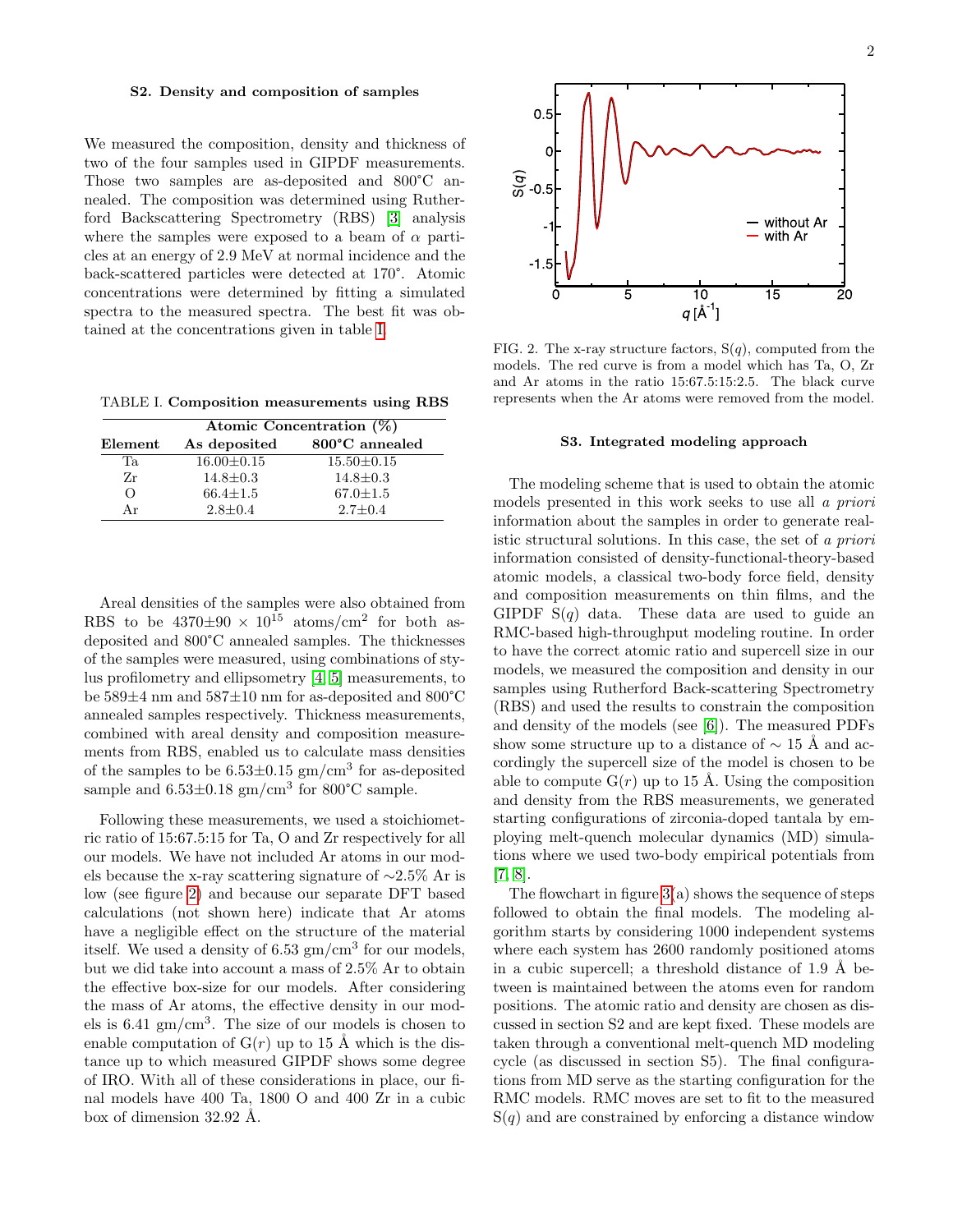

<span id="page-2-0"></span>FIG. 3. More on the modeling approach and results (a) The integrated modeling approach: Illustration of how ab initio MD, classical MD, RMC based on measure GIPDF data and density and composition measurements of thin films are combined together to obtain models that are realistic and sensitive to annealing induced changes in the structure. (b) Goodness of fit: The structure factor,  $S(q)$ , measured on samples is compared the corresponding fitted models. The computed  $S(q)$  are averages over 1000 models. (c) The computed  $G(r)$  on models are compared with  $G(r)$  obtained from GIPDF measurements. The computed  $G(r)$  are averages over 1000 models. (d) The ability of the computed models to track the changes in IRO seen in the measured  $G(r)$  at different annealing temperature. This figure is the complete version of figure 2 in main paper.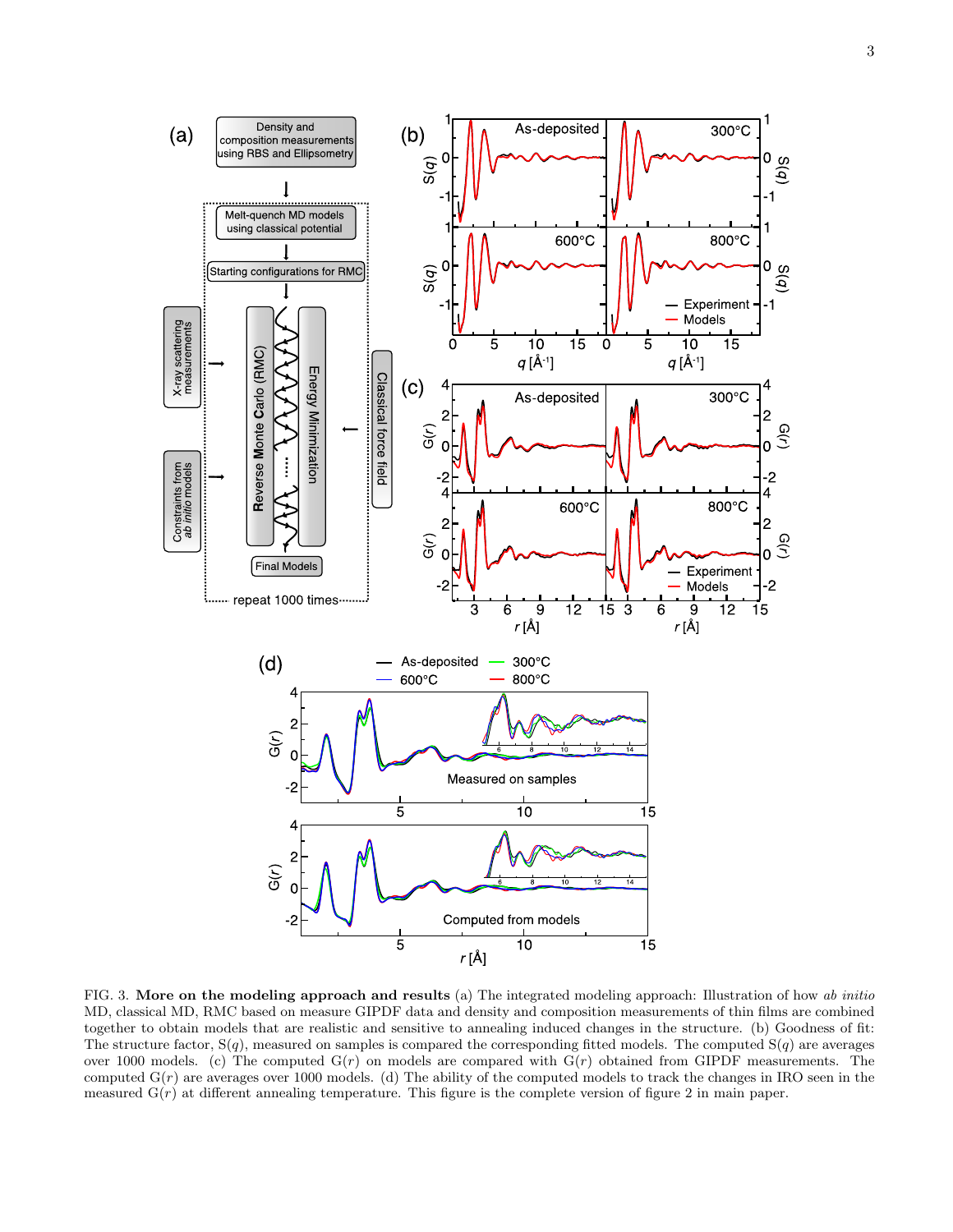of 1.5 Å to 2.9 Å for Ta-O bond distance and of 1.5 Å to  $3.2 \text{ Å}$  for Zr-O bond distance. M-M lower cutoff of  $2.9$ Å and O-O lower cutoff of  $2.0 \text{ Å}$  were also used to constrain the RMC moves. These distances correspond to the lower and upper cutoff of the corresponding partial PDFs of AIMD-based models (see discussion in section S4 and figure [5\)](#page-3-0). RMC moves and energy minimization moves are iterated back and forth until a convergence in chi-squared (degree of misfit) and a convergence in the total energy are reached. This iterative approach was first proposed as force enhanced atomic relaxation (FEAR) in [\[9,](#page-5-10) [10\]](#page-5-11). The final models from this process are considered as representative of the samples on which the GIPDF measurements were made. To get a better statistical accuracy, we repeat the process for 1000 independent models and take an average for all quantities reported in the paper. The plot of the fitted structure factor  $(S(q))$  and the corresponding plot in real space is presented in figure [3\(](#page-2-0)b) and (c).



<span id="page-3-0"></span>FIG. 5. The partial  $G(r)$  computed on AIMD models. Note that the definition of  $G(r)$  used in this plot is different the definition of G(r) used in the paper. In this case,  $g_{\alpha\beta}$  =  $\frac{V}{4\pi r^2 N_\alpha} \frac{dn_{\alpha\beta}}{dr}$ , where V is volume of supercell,  $N_\alpha$  is number of species  $\alpha$ , and  $dn_{\alpha\beta}$  is the number of  $\beta$  atoms at distance r to  $r+dr$  from  $\alpha$  atom. This definition of  $G(r)$  is useful to help infer the cutoffs for atomic correlations. Additionally, the area under the partial  $G(r)$  give the corresponding coordinations as a function of r.

## S4. Melt-quench models using ab initio molecular dynamics (AIMD)



<span id="page-3-1"></span>FIG. 4. The total  $G(r)$  of AIMD models is compared with measured  $G(r)$  and the computed  $G(r)$  from RMC based models.

We performed ab initio molecular dynamics (AIMD) to obtain smaller atomic models of zirconia-doped tantala. The purpose of this exercise was to provide geometrical constraints to bond distances during RMC modeling and also to enable basic sanity checks on our main models. 30 Ta atoms, 30 Zr atoms and 135 O atoms are taken in a cubic supercell of dimensions  $13.78 \text{ Å}$  and periodic boundary conditions were applied. This is equivalent to a bulk mass density of  $6.55 \text{ gm/cm}^3$ . In order to create the starting configuration for AIMD, the system is first taken through a melt-quench molecular dynamics cycle employing an empirical force field [\[7,](#page-5-8) [8\]](#page-5-9) over a total time period of 1.15 ns. LAMMPS simulation software was used [\[11\]](#page-5-12). The starting configuration obtained is then taken through an AIMD melt-quench cycle using Vienna ab initio software package (VASP) [\[12,](#page-5-13) [13\]](#page-5-14). PBE functionals were used [\[14,](#page-5-15) [15\]](#page-5-16) and valence electrons were treated using plane waves of upto 400 eV. The system was equilibrated at 4000 K, then at 2500 K, then quenched to 300 K, and then again equilibrated at 300 K. Total simulation time for the melt-quench dynamics was 104.6 ps, wherein time steps of 2 fs were used throughout the simulation. The computed  $G(r)$  from AIMD models is compared with measured  $G(r)$  and computed  $G(r)$  from RMC-based models in figure [4.](#page-3-1)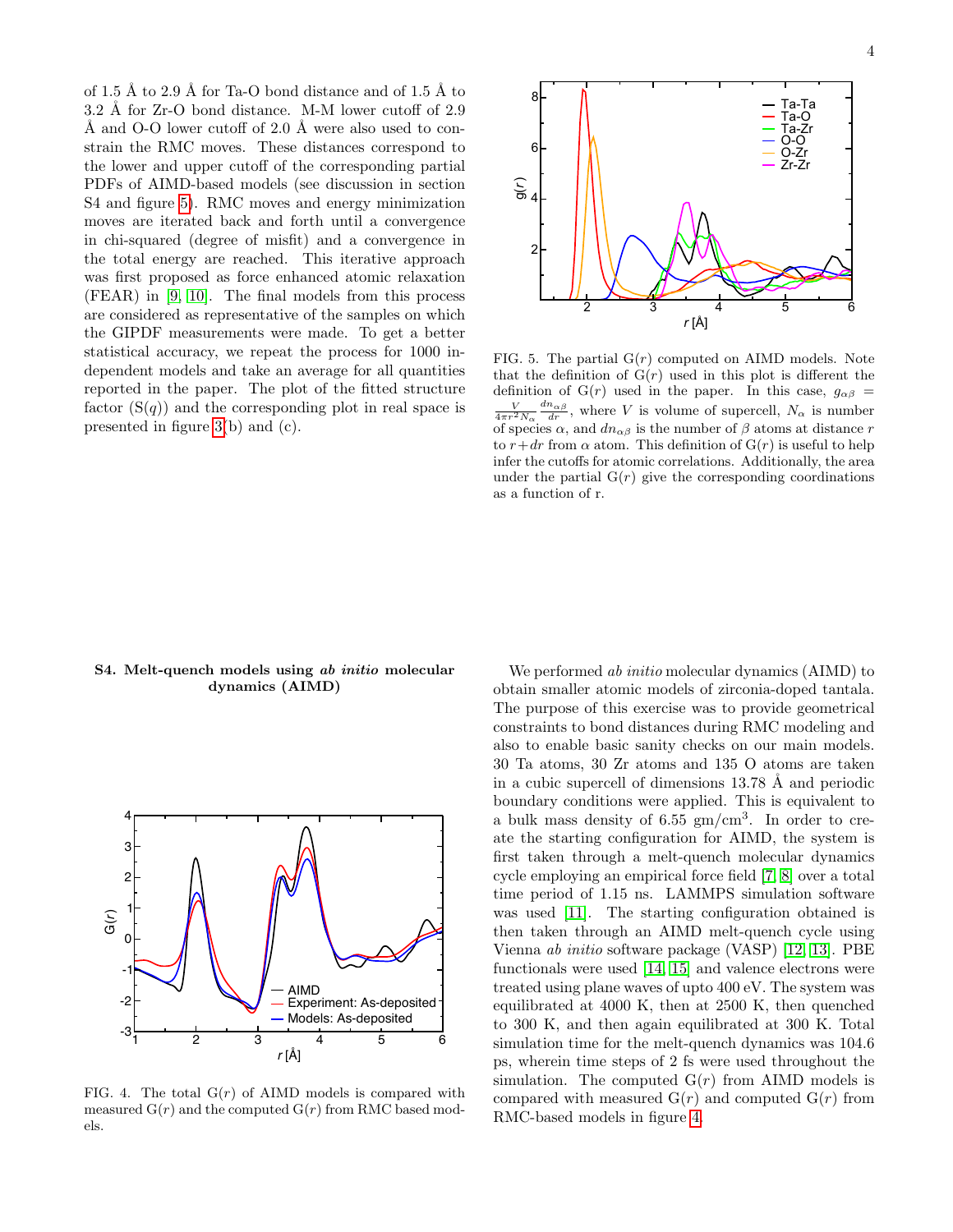

S5. Melt-quench models using classical molecular dynamics (CMD)

<span id="page-4-0"></span>FIG. 6. Partial PDF from MD models: The partial PDFs obtained from the melt-quench MD modeling described in section S4 and S5 are plotted here for comparison. CMD denotes the models using classical molecular dynamics as described in section S5. AIMD denotes the *ab initio* molecular dynamics described in section S4. The partial PDFs from CMD are averages of 1000 snapshots of the model over 100 ps of MD at 300 K; each model contains 975 atoms. The partial PDFs from AIMD are averages of 7844 snapshots of the model over 15.7 ps of MD at 300 K; each model contains 195 atoms.

We use a unified classical two-body potential from references [\[7,](#page-5-8) [8\]](#page-5-9) to perform the energy minimization component of our modeling (see figure [3\)](#page-2-0). To investigate the ability of the potential to predict basic structural features, we carried out melt-quench molecular dynamics simulation in the framework of the classical potential. We used the LAMMPS simulation program [\[11\]](#page-5-12) as follows: A random collection of 975 atoms (of type Ta, O and Zr atoms in the ratio discussed in section S2) in a supercell of size determined by the density is taken. Constant pressure (NPT) MD simulations were carried out at various starting densities (viz 6.0, 6.3, 6.55, 6.7, 7.0 and 7.5  $\text{gm/cm}^3$ ). For all simulations, the system was taken to a high temperature of 6000 K, equilibrated at that temperature, then cooled down to 300 K and equilibrated again at 300 K. The total number of steps was more than  $1.3 \times 10^6$  which corresponds to more than 1.3 ns of simulated time. The structures were finally relaxed to its minimum energy configurations using conjugate gradient algorithm. The final density of all the models converged to  $\sim 6.8$  gm/cm<sup>3</sup>. In figure [6,](#page-4-0) we compare the partial PDFs of these models with the AIMD generated models (described in section S4). We find that the CMD predicts the basic features of the partial PDF correctly, although the M-M correlations are not predicted very well. The energy minimization with respect to the referenced forcefield is a useful constraint, however one needs to be careful about how it interferes with the overall models. Note

that the melt-quench MD used to generate the starting configurations for RMC modeling follows the same routine as described in this section, except that those models contain 2600 atoms and constant volume (NVT) ensemble is used for MD.

### S6. Further plots on coordinations and bond angle distributions



FIG. 7. The distribution of Ta-coordination by O atoms in our models. The bond cutoff is taken to be  $2.90 \text{ Å}$  which is the first minimum of total  $G(r)$ . The coordination values are averages over 1000 models. The inset shows the average coordination number for the four samples.



FIG. 8. The distribution of Zr-coordination by O atoms in our models. The bond cutoff is taken to be  $2.90 \text{ Å}$  which is the first minimum of total  $G(r)$ . The coordination values are averages over 1000 models. The inset shows the average coordination number for the four samples.